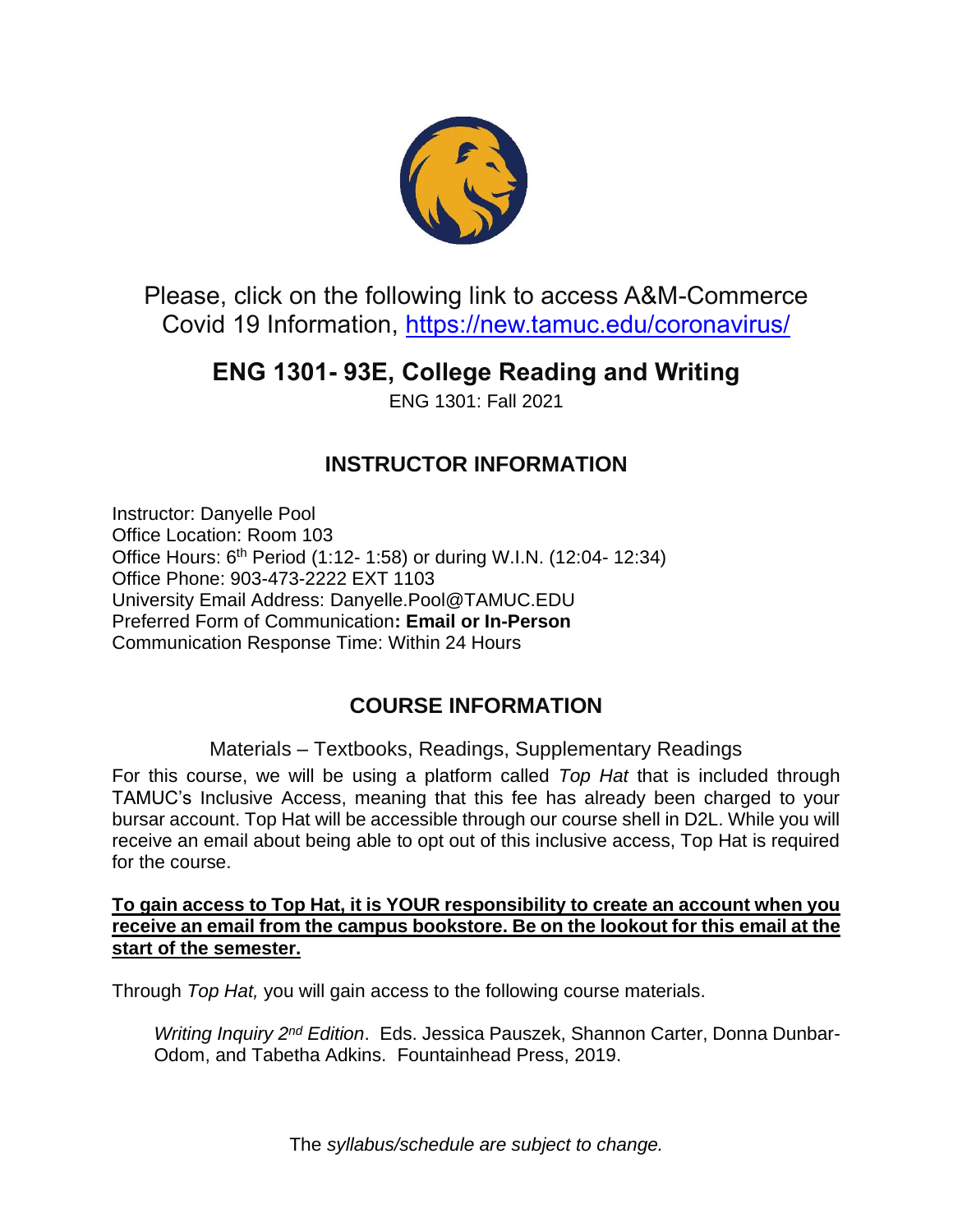*Dreams and Nightmares / Sueños y pesadilla*. Liliana Velásquez. Edited and Translated by Mark Lyons. Parlor Press. 2017.

*Pro(se)letariets.* Eds. Audrey Burns, Alicia Landsberg, Evan Smith, and Jesse Uruchima. New City Community Press. 2011.

Software Required- School Issued Chromebook

Optional Texts and/or Materials: A physical copy of the textbook is available in the library. You will also need a way to take notes daily; this can be a digital or physical copy of the notes.

### **Course Description**

English 1301 Introduces students to writing as an extended, complex, recursive process and prepares students for English 1302, which more rigorously examines the forms and structures of argument and means to approaching multiple audiences. In 1301 students will write weekly and will work on essay organization and development. The course will emphasize close reading, summarizing, and analysis of expository texts, including student writing.

#### **Student Learning Outcomes**

- 1. Students will be able to analyze, evaluate, or solve problems when given a set of circumstances, data, texts, or art.
- 2. In written, oral, and/or visual communication, A&M-Commerce students will communicate in a manner appropriate to audience and occasion, with an evident message and organizational structure.
- 3. Students will be able to work together toward a shared purpose relevant to the course or discipline with a sense of shared responsibility for meeting that purpose.
- 4. Students will understand and practice academic honesty.

## **COURSE REQUIREMENTS**

#### **Minimal Technical Skills Needed**

You will need:

- o Flash drive or other means (Google Drive account, for example) of storing digital versions of the essays and other written material you generate (always, always keep a backup of everything you turn in!)
- o A valid, working email address that you check often (everyday). I will email the class through D2L, so be sure that that email is the one you check.
- o Regular internet access
- $\circ$  Access to a computer with a word processing program and a printer (assignments must be typed uploaded through D2L in a doc or docx file)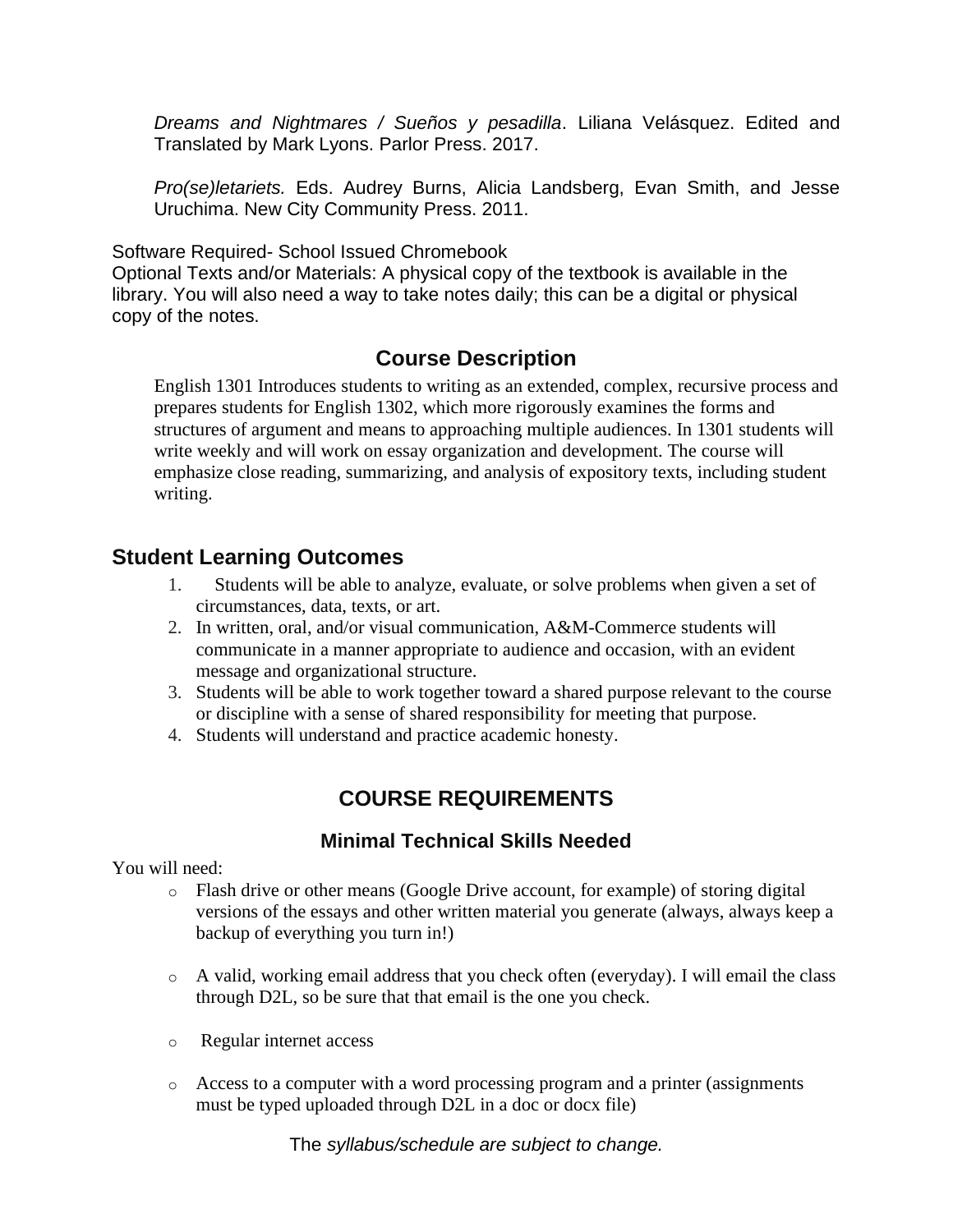#### **Instructional Methods**

This is primarily a face-to-face course. We will meet every school day—however, not every school day will be dedicated to 1301 classwork. Days not designated for 1301 classwork will be used for additional learning opportunities or extra time to work towards classwork.

#### **Student Responsibilities or Tips for Success in the Course**

Students are expected to keep up with readings in Top Hat. I will put out a reading schedule every month, but it is the students' responsibility to keep up with these readings and questions associated with the readings. **Top Hat grades will be recorded in Skyward.** My rational for this stems from the fact that if you are engaging with the source text, your writing will benefit since the writings are informed by the source text. This will give parents a way to watch their students' progress without violating the students' educational rights. Updates on student progress overall will be shared with the student after every writing assignment and will be shared with school administrators (and parents with student permission) at the 5- and 8-week marks. Once the course is complete, the Skyward grade will be updated to reflect performance in the course. Please feel free to reach out to the instructor if any questions should arise.

Furthermore, I do not accept late work. This includes for Top Hat grades. If a due date is missed for any reason, please reach out to me.

### **GRADING**

Final grades in this course will be based on the following scale:

 $A = 90\% - 100\%$  $B = 80\% - 89\%$  $C = 70\% - 79\%$  $D = 60\% - 69\%$  $F = 59\%$  or Below

#### **Assessments**

| <b>Assignment Name</b>                        | <b>Percentage of Grade</b> |
|-----------------------------------------------|----------------------------|
| Writing Assignment #1: Narrating Literacy     | <b>20%</b>                 |
| Writing Assignment #2: Expanding Literacy     | 15%                        |
| Writing Assignment #3: Group Presentation and | 15%                        |
| Reflection                                    |                            |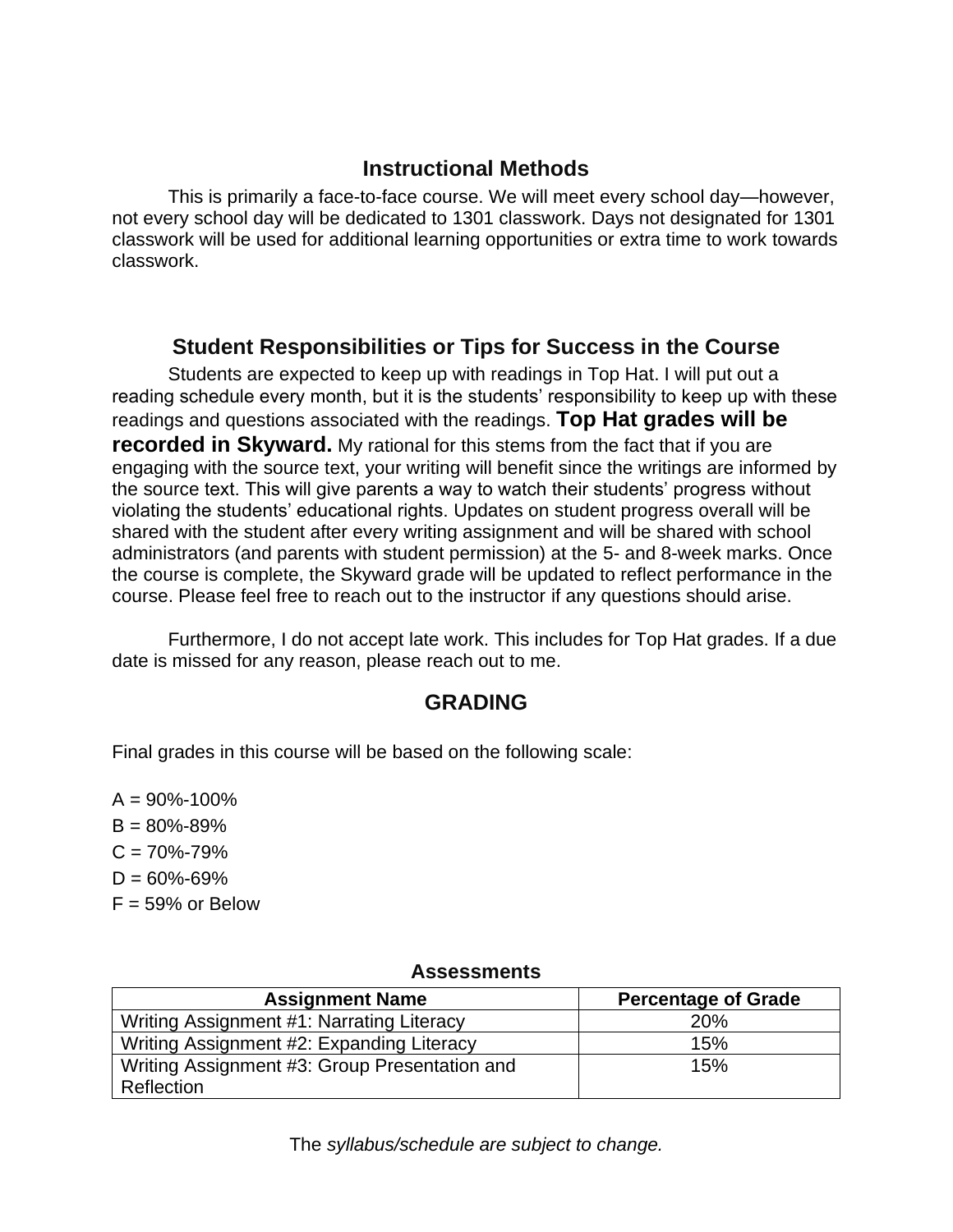| Writing Assignment #4: Tensions in Literacy     | 10% |
|-------------------------------------------------|-----|
| Writing Assignment #5: Final Reflective Project | 15% |
| <b>Top Hat Participation</b>                    | 10% |
| In-class Participation                          | 15% |

## **TECHNOLOGY REQUIREMENTS**

#### **LMS**

All course sections offered by Texas A&M University-Commerce have a corresponding course shell in the myLeo Online Learning Management System (LMS). Below are technical requirements

LMS Requirements: <https://community.brightspace.com/s/article/Brightspace-Platform-Requirements>

LMS Browser Support: [https://documentation.brightspace.com/EN/brightspace/requirements/all/browser\\_suppo](https://documentation.brightspace.com/EN/brightspace/requirements/all/browser_support.htm) [rt.htm](https://documentation.brightspace.com/EN/brightspace/requirements/all/browser_support.htm)

YouSeeU Virtual Classroom Requirements: [https://support.youseeu.com/hc/en-us/articles/115007031107-Basic-System-](https://support.youseeu.com/hc/en-us/articles/115007031107-Basic-System-Requirements)**[Requirements](https://support.youseeu.com/hc/en-us/articles/115007031107-Basic-System-Requirements)** 

# **ACCESS AND NAVIGATION**

You will need your campus-wide ID (CWID) and password to log into the course. If you do not know your CWID or have forgotten your password, contact the Center for IT Excellence (CITE) at 903.468.6000 or [helpdesk@tamuc.edu](mailto:helpdesk@tamuc.edu)**.**

**Note:** Personal computer and internet connection problems do not excuse the requirement to complete all course work in a timely and satisfactory manner. Each student needs to have a backup method to deal with these inevitable problems. These methods might include the availability of a backup PC at home or work, the temporary use of a computer at a friend's home, the local library, office service companies, Starbucks, a TAMUC campus open computer lab, etc.

## **COMMUNICATION AND SUPPORT**

If you have any questions or are having difficulties with the course material, please contact your Instructor.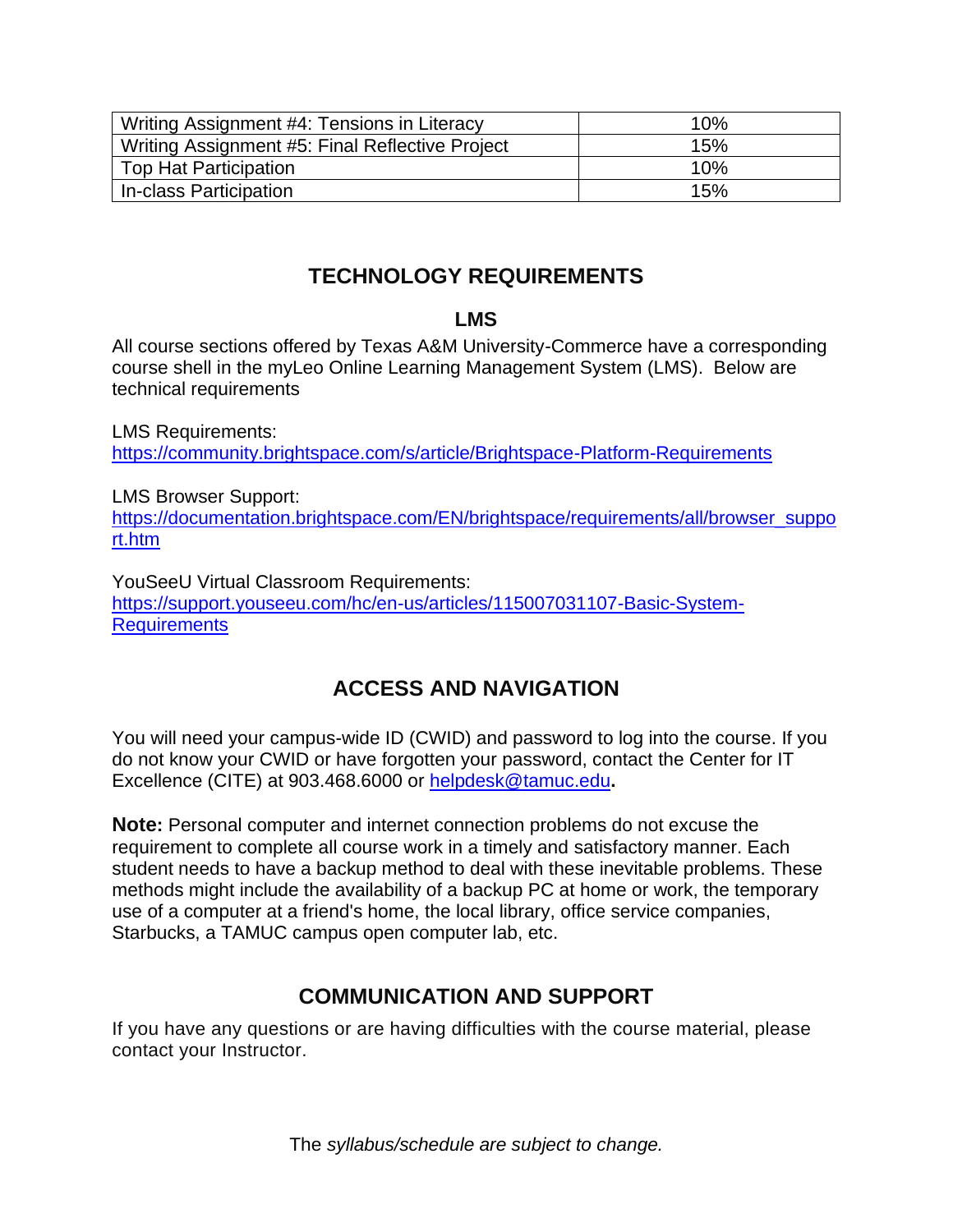#### **Technical Support**

If you are having technical difficulty with any part of Brightspace, please contact Brightspace Technical Support at 1-877-325-7778. Other support options can be found here:

<https://community.brightspace.com/support/s/contactsupport>

#### **Interaction with Instructor Statement**

I will respond to your emails within 24 hours on weekdays. If you do not hear from me in that time frame (and 48 hours on weekends), please contact again. Remember, email glitches sometimes. So, always email again if you do not hear a response. You are also more than welcome to discuss any issues with me between classes or during my conference time.

# **COURSE AND UNIVERSITY PROCEDURES/POLICIES**

#### **Course Specific Procedures/Policies**

Participation of will be counted partly through your use of Top Hat (10%) and partly through the work you do in class discussions, in drafting your writing assignments, in group work, etc. When you answer the Before and After Reading questions in Top Hat, you will gain participation points. If you miss a deadline, you must contact your instructor to ask for extra time to work in Top Hat. It is your responsibility to ask for this extra time. Consistent lateness may cause a deduction of participation points.

### **Syllabus Change Policy**

The syllabus is a guide. Circumstances and events, such as student progress, may make it necessary for the instructor to modify the syllabus during the semester. Any changes made to the syllabus will be announced in advance.

# **University Specific Procedures**

### **Student Conduct**

All students enrolled at the University shall follow the tenets of common decency and acceptable behavior conducive to a positive learning environment. The Code of Student Conduct is described in detail in the [Student Guidebook.](http://www.tamuc.edu/Admissions/oneStopShop/undergraduateAdmissions/studentGuidebook.aspx) [http://www.tamuc.edu/Admissions/oneStopShop/undergraduateAdmissions/studentGuidebook.as](http://www.tamuc.edu/Admissions/oneStopShop/undergraduateAdmissions/studentGuidebook.aspx) [px](http://www.tamuc.edu/Admissions/oneStopShop/undergraduateAdmissions/studentGuidebook.aspx)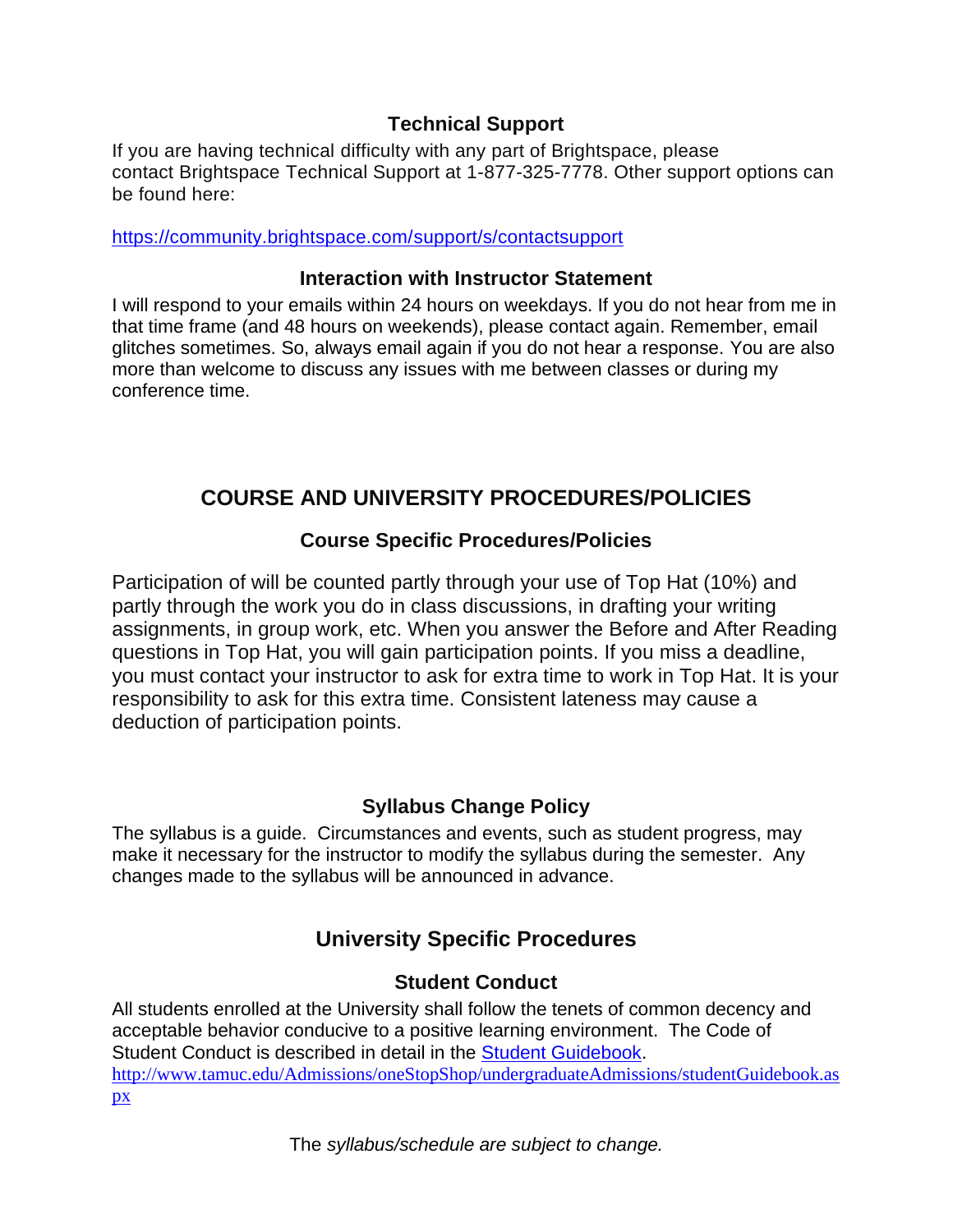Students should also consult the Rules of Netiquette for more information regarding how to interact with students in an online forum: <https://www.britannica.com/topic/netiquette>

#### **TAMUC Attendance**

For more information about the attendance policy please visit the **Attendance** webpage and [Procedure 13.99.99.R0.01.](http://www.tamuc.edu/aboutUs/policiesProceduresStandardsStatements/rulesProcedures/13students/academic/13.99.99.R0.01.pdf) <http://www.tamuc.edu/admissions/registrar/generalInformation/attendance.aspx>

[http://www.tamuc.edu/aboutUs/policiesProceduresStandardsStatements/rulesProcedur](http://www.tamuc.edu/aboutUs/policiesProceduresStandardsStatements/rulesProcedures/13students/academic/13.99.99.R0.01.pdf) [es/13students/academic/13.99.99.R0.01.pdf](http://www.tamuc.edu/aboutUs/policiesProceduresStandardsStatements/rulesProcedures/13students/academic/13.99.99.R0.01.pdf)

#### **Academic Integrity**

Students at Texas A&M University-Commerce are expected to maintain high standards of integrity and honesty in all of their scholastic work. For more details and the definition of academic dishonesty see the following procedures:

[Undergraduate Academic Dishonesty 13.99.99.R0.03](http://www.tamuc.edu/aboutUs/policiesProceduresStandardsStatements/rulesProcedures/13students/undergraduates/13.99.99.R0.03UndergraduateAcademicDishonesty.pdf) [Undergraduate Student Academic Dishonesty Form](http://www.tamuc.edu/aboutUs/policiesProceduresStandardsStatements/rulesProcedures/documents/13.99.99.R0.03UndergraduateStudentAcademicDishonestyForm.pdf)

[http://www.tamuc.edu/aboutUs/policiesProceduresStandardsStatements/rulesProcedur](http://www.tamuc.edu/aboutUs/policiesProceduresStandardsStatements/rulesProcedures/documents/13.99.99.R0.03UndergraduateStudentAcademicDishonestyForm.pdf) [es/documents/13.99.99.R0.03UndergraduateStudentAcademicDishonestyForm.pdf](http://www.tamuc.edu/aboutUs/policiesProceduresStandardsStatements/rulesProcedures/documents/13.99.99.R0.03UndergraduateStudentAcademicDishonestyForm.pdf)

[Graduate Student Academic Dishonesty Form](http://www.tamuc.edu/academics/graduateschool/faculty/GraduateStudentAcademicDishonestyFormold.pdf)

[http://www.tamuc.edu/academics/graduateschool/faculty/GraduateStudentAcademicDis](http://www.tamuc.edu/academics/graduateschool/faculty/GraduateStudentAcademicDishonestyFormold.pdf) [honestyFormold.pdf](http://www.tamuc.edu/academics/graduateschool/faculty/GraduateStudentAcademicDishonestyFormold.pdf)

[http://www.tamuc.edu/aboutUs/policiesProceduresStandardsStatements/rulesProcedur](http://www.tamuc.edu/aboutUs/policiesProceduresStandardsStatements/rulesProcedures/13students/undergraduates/13.99.99.R0.03UndergraduateAcademicDishonesty.pdf) [es/13students/undergraduates/13.99.99.R0.03UndergraduateAcademicDishonesty.pdf](http://www.tamuc.edu/aboutUs/policiesProceduresStandardsStatements/rulesProcedures/13students/undergraduates/13.99.99.R0.03UndergraduateAcademicDishonesty.pdf)

#### **Students with Disabilities-- ADA Statement**

The Americans with Disabilities Act (ADA) is a federal anti-discrimination statute that provides comprehensive civil rights protection for persons with disabilities. Among other things, this legislation requires that all students with disabilities be guaranteed a learning environment that provides for reasonable accommodation of their disabilities. If you have a disability requiring an accommodation, please contact:

#### **Office of Student Disability Resources and Services**

Texas A&M University-Commerce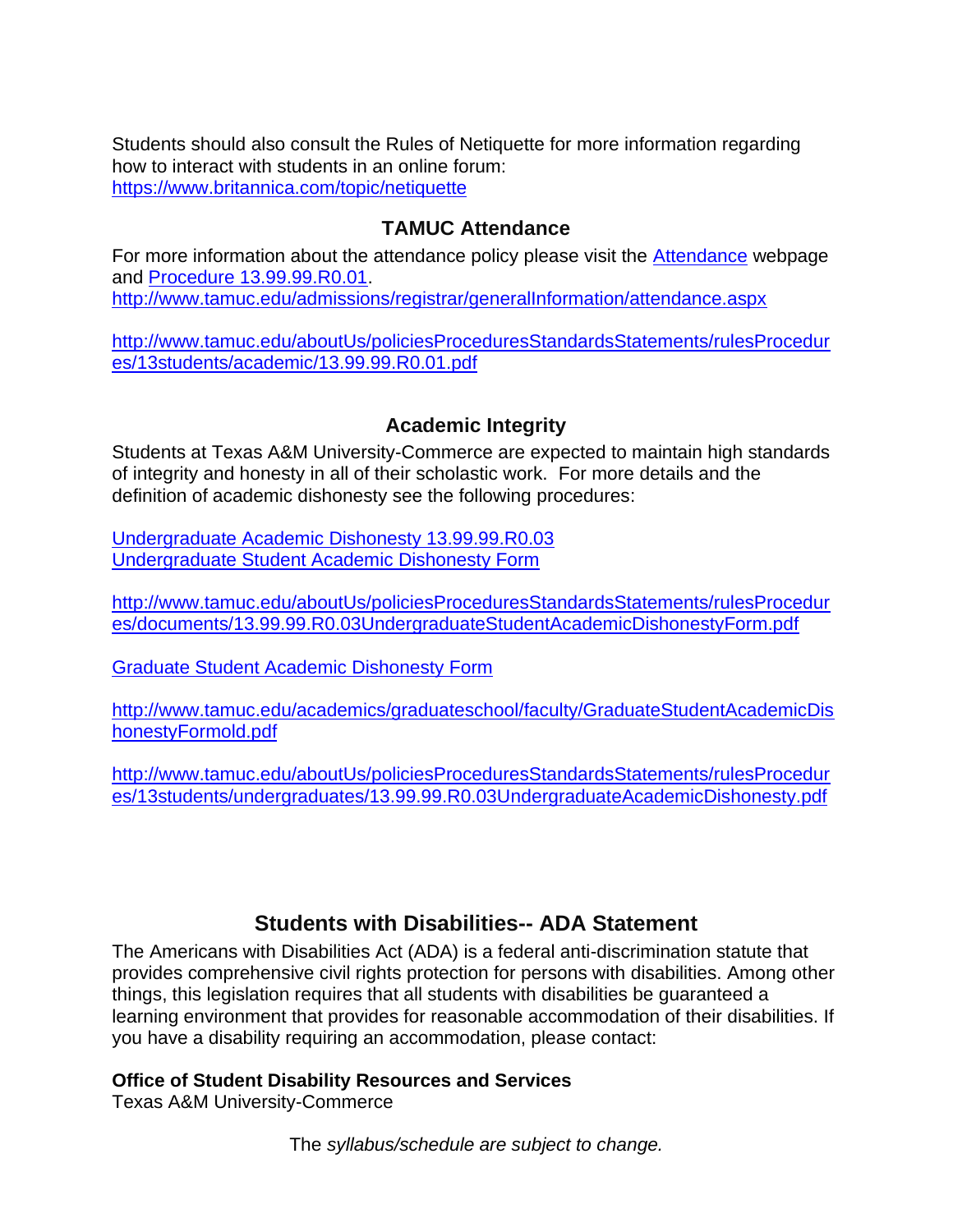Velma K. Waters Library Rm 162 Phone (903) 886-5150 or (903) 886-5835 Fax (903) 468-8148 Email: [studentdisabilityservices@tamuc.edu](mailto:studentdisabilityservices@tamuc.edu) Website: [Office of Student Disability Resources and Services](http://www.tamuc.edu/campusLife/campusServices/studentDisabilityResourcesAndServices/) [http://www.tamuc.edu/campusLife/campusServices/studentDisabilityResourcesAndServ](http://www.tamuc.edu/campusLife/campusServices/studentDisabilityResourcesAndServices/) [ices/](http://www.tamuc.edu/campusLife/campusServices/studentDisabilityResourcesAndServices/)

#### **Nondiscrimination Notice**

Texas A&M University-Commerce will comply in the classroom, and in online courses, with all federal and state laws prohibiting discrimination and related retaliation on the basis of race, color, religion, sex, national origin, disability, age, genetic information or veteran status. Further, an environment free from discrimination on the basis of sexual orientation, gender identity, or gender expression will be maintained.

# **A&M-Commerce Supports Students' Mental Health**

The Counseling Center at A&M-Commerce, located in the Halladay Building, Room 203, offers counseling services, educational programming, and connection to community resources for students. Students have 24/7 access to the Counseling Center's crisis assessment services by calling 903-886-5145. For more information regarding Counseling Center events and confidential services, please visit **[www.tamuc.edu/counsel](http://www.tamuc.edu/counsel)**

| Week 1 | Aug. 30- Sept. 3 | 30 <sup>th</sup> - "What to Expect"<br>31 <sup>st</sup> -Preface<br>1 <sup>st</sup> - "Active Reading"<br>2 <sup>nd</sup> - 3 <sup>rd</sup> - Writing as a<br>Process"   |
|--------|------------------|--------------------------------------------------------------------------------------------------------------------------------------------------------------------------|
| Week 2 | Sept. 7-9        | 7 <sup>th</sup> -8 <sup>th</sup> - "What is Literacy"<br>9 <sup>th</sup> - "Learning Habits of<br>Reflection"                                                            |
| Week 3 | Sept. 13-16      | 13 <sup>th</sup> - 14 <sup>th</sup> - "Sponsors of<br>Literacy"<br>15 <sup>th</sup> - "Superman and Me"<br>16 <sup>th</sup> - "Learning to Read"<br>and Writing Practice |
| Week 4 | Sept. 20-24      | 20 <sup>th</sup> - Introduce WA1<br>21 <sup>st</sup> - "My Uncle's Gun"<br>22nd- Work on WA1<br>23rd- "On the Cusp"<br>24th- Work on WA1                                 |

# **COURSE OUTLINE / CALENDAR**